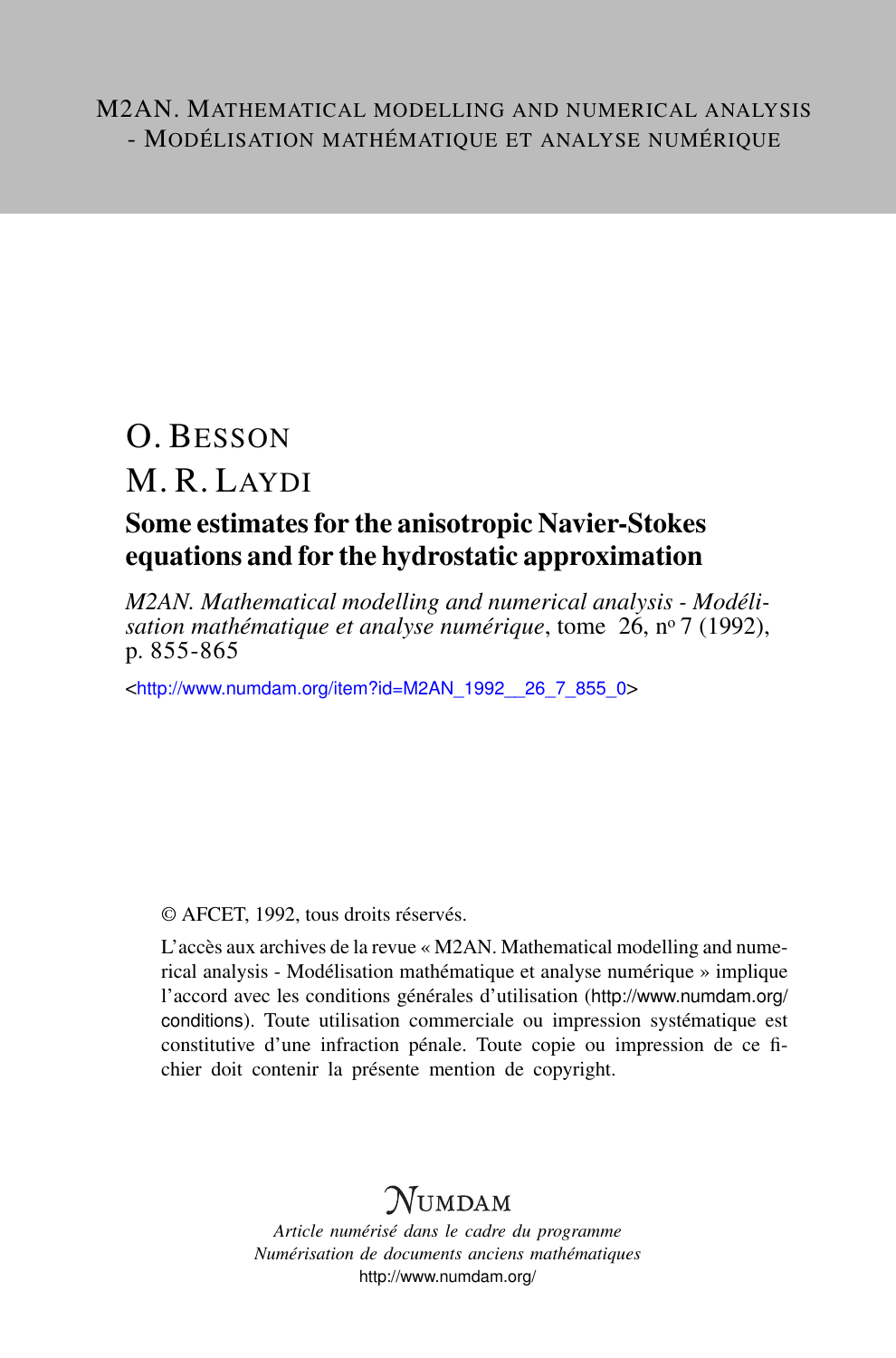**TELE MATHEMATICAL MODELLING AND NUMERICAL ANALYSIS** MODÉLISATION MATHÉMATIQUE ET ANALYSE NUMÉRIQUE

(Vol. 26, n° 7, 1992, p 855 à 865)

# SOME ESTIMATES FOR THE ANISOTROPIC **NAVIER-STOKES EQUATIONS** AND FOR THE HYDROSTATIC APPROXIMATION (\*)

by O. BESSON  $(1)$  and M. R. LAYDI  $(1)$ 

Communicated by M CROUZEIX

Abstract  $-$  This paper is devoted to the study of the Navier-Stokes equations describing the flow of an incompressible fluid in a shallow domain and to the hydrostatic approximation of these equations We first study the behaviour of solutions of the Navier-Stokes equations when the depth of the domain tends to zero We then derive the existence of solutions for the hydrostatic approximation

Résumé - Ce papier est consacré à l'étude des équations de Navier-Stokes décrivant l'écoulement d'un liquide incompressible dans un bassin peu profond et à l'approximation hydrostatique de ces équations Nous étudions tout d'abord le comportement des solutions des équations de Navier-Stokes lorsque la profondeur du bassin tend vers zéro, puis nous en déduisons l'existence de solutions pour l'approximation hydrostatique

# 1. INTRODUCTION

In geophysical fluid dynamics the anisotropic Navier-Stokes equations are widely used (see e.g. [Pe]). They describe the movement of a fluid by mean of a turbulent viscosity model. When the horizontal and vertical dimensions of the domain in mind are very different, the turbulent viscosity coefficient has no reason to be isotropic. We then get the anisotropic Navier-Stokes equations. Moreover when our domain is shallow, the hydrostatic approximation of the Navier-Stokes equations is a basic model, in current use for the description of the fluid motion (see e.g. [Pe], [Pi]), and many programmes have been developed to solve these equations (see for example  $[ZD]$ , and the references in  $[Pi]$ ,  $[Sc]$ ,  $[FEF]$ , ...).

 $(*)$  Received June 1991

<sup>(&</sup>lt;sup>1</sup>) Université de Neuchâtel, Institut de Mathématiques et d'Informatique, Chantemerle 20, CH-2007 Neuchâtel, Sursse

M<sup>2</sup> AN Modélisation mathématique et Analyse numérique 0764-583X/92/07/855/11/\$ 3 10 Mathematical Modelling and Numerical Analysis (C) AFCET Gauthier-Villars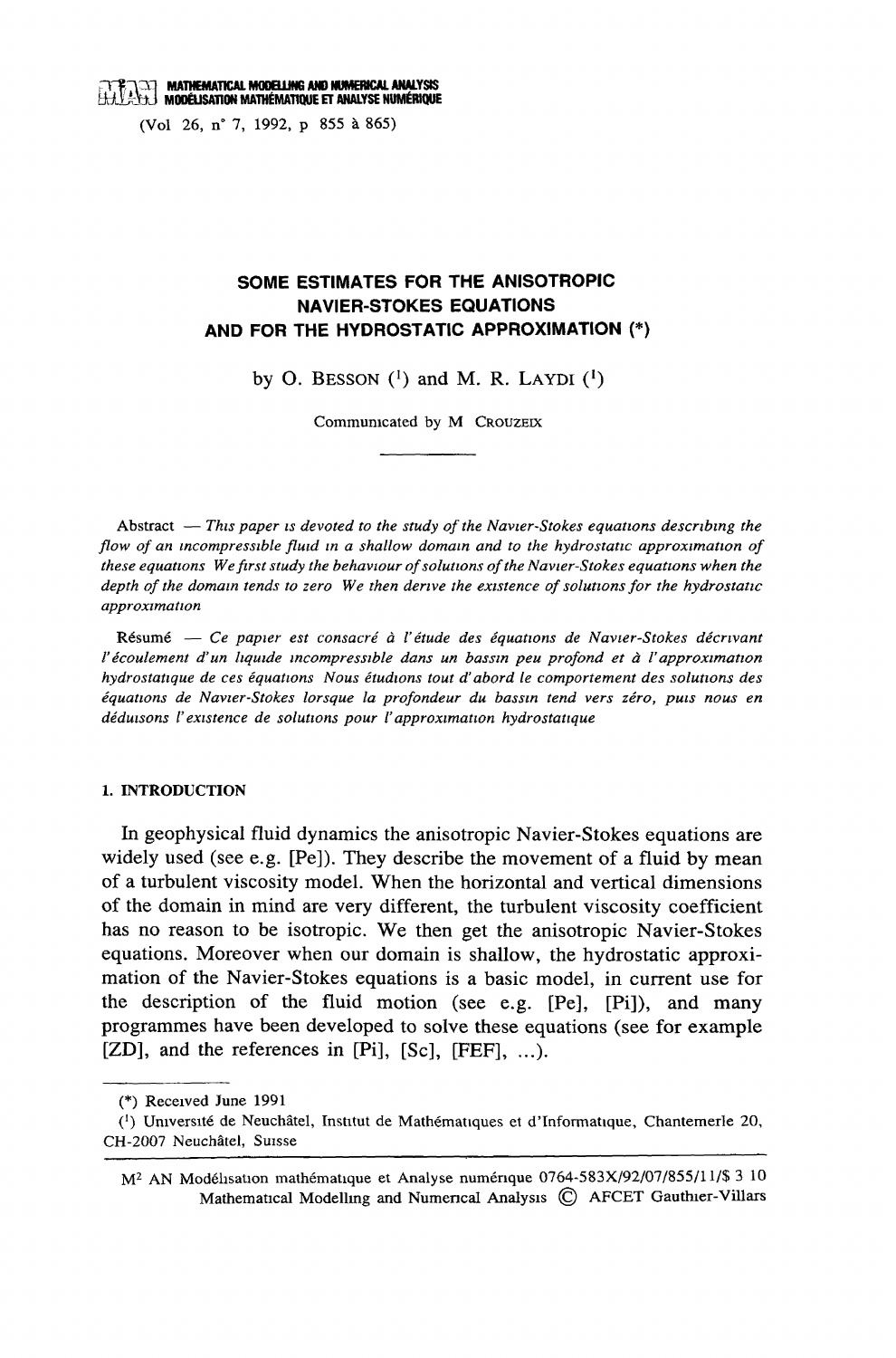In this paper we study both of these models. In [BLT] the Stokes case was investigated and in [La] some numerical experiments have been performed. This section is devoted to some notations, in paragraph 2 we study the anisotropic Navier-Stokes equations in a shallow domain and finally in paragraph 3 we give the existence of a solution for the hydrostatic approximation.

# 1.1. Basic equations

Let us first introduce some notations. Let  $\Omega_0$  be the domain in  $\mathbb{R}^3$  with Lipschitz boundary (see [Ne]) defined by

$$
\Omega_0 = \left\{ \xi = (\xi_1) \in \mathbb{R}^3, \ (\xi_1, \xi_2) \in G_0, -h(\xi_1, \xi_2) < \xi_3 < 0 \right\}
$$

where  $G_0$  is a bounded domain in  $\mathbb{R}^2$  and h is a positive Lipschitz map from  $G_0$  into **R**. We denote by  $G_b = \partial \Omega_0 - G_0$  where  $\partial \Omega_0$  is the boundary of  $\Omega_0$ , and we assume that  $h_0 = \sup \{h(\xi_1, \xi_2), (\xi_1, \xi_2) \in G_0\}$  is small compared to the diameter d of  $G_0$  and we put

$$
\varepsilon = h_0/d \; ,
$$

with  $0 < \varepsilon < 1$ .

In this paper we study the motion of some incompressible fluid in  $\Omega_0$ , governed by the anisotropic stationary Navier-Stokes equations and subject to Coriolis forces:

Find 
$$
v = (v_i)
$$
,  $v_i : \Omega_0 \to \mathbb{R}$ ,  $i = 1, 2, 3$  and  $p : \Omega_0 \to \mathbb{R}$  such that  
\n
$$
\rho(v | \nabla) v - \Delta_{\eta} v + 2 \rho \omega \times v + \nabla p = \rho g \qquad (1a)
$$
\n
$$
\text{div } v = 0 \qquad (1b)
$$

where the operators  $(v | \nabla)$  and  $\Delta_n$  are defined by

$$
(v | \nabla) = \sum_{i=1}^{3} v_i \, \partial_i \quad \text{and} \quad \Delta_{\eta} = \sum_{i=1}^{3} \eta_i \, \partial_{ii}^{2}
$$

and where  $\rho$  is the density,  $\eta = (\eta_1, \eta_2, \eta_3)$  is the dynamic turbulent viscosity vector,  $-2 \rho \omega \times v$  is the Coriolis force where  $\omega = (0, 0, \omega_3)$ denotes is the angular velocity induced by the rotation of the Earth and  $g = (0, 0, g<sub>3</sub>)$  is the gravity vector.

Moreover the velocity  $v$  is subject to the boundary conditions

$$
v = 0 \quad \text{on} \quad G_b \tag{1c}
$$

$$
\eta_3 \, \partial_3 v_1 = \rho \, \tau_1 \,, \quad \eta_3 \, \partial_3 v_2 = \rho \, \tau_2 \,, \quad v_3 = 0 \quad \text{on } G_0 \tag{1d}
$$

where  $\tau_1$  and  $\tau_2$  are given functions on  $G_0$ .

M<sup>2</sup> AN Modélisation mathématique et Analyse numérique Mathematical Modelling and Numerical Analysis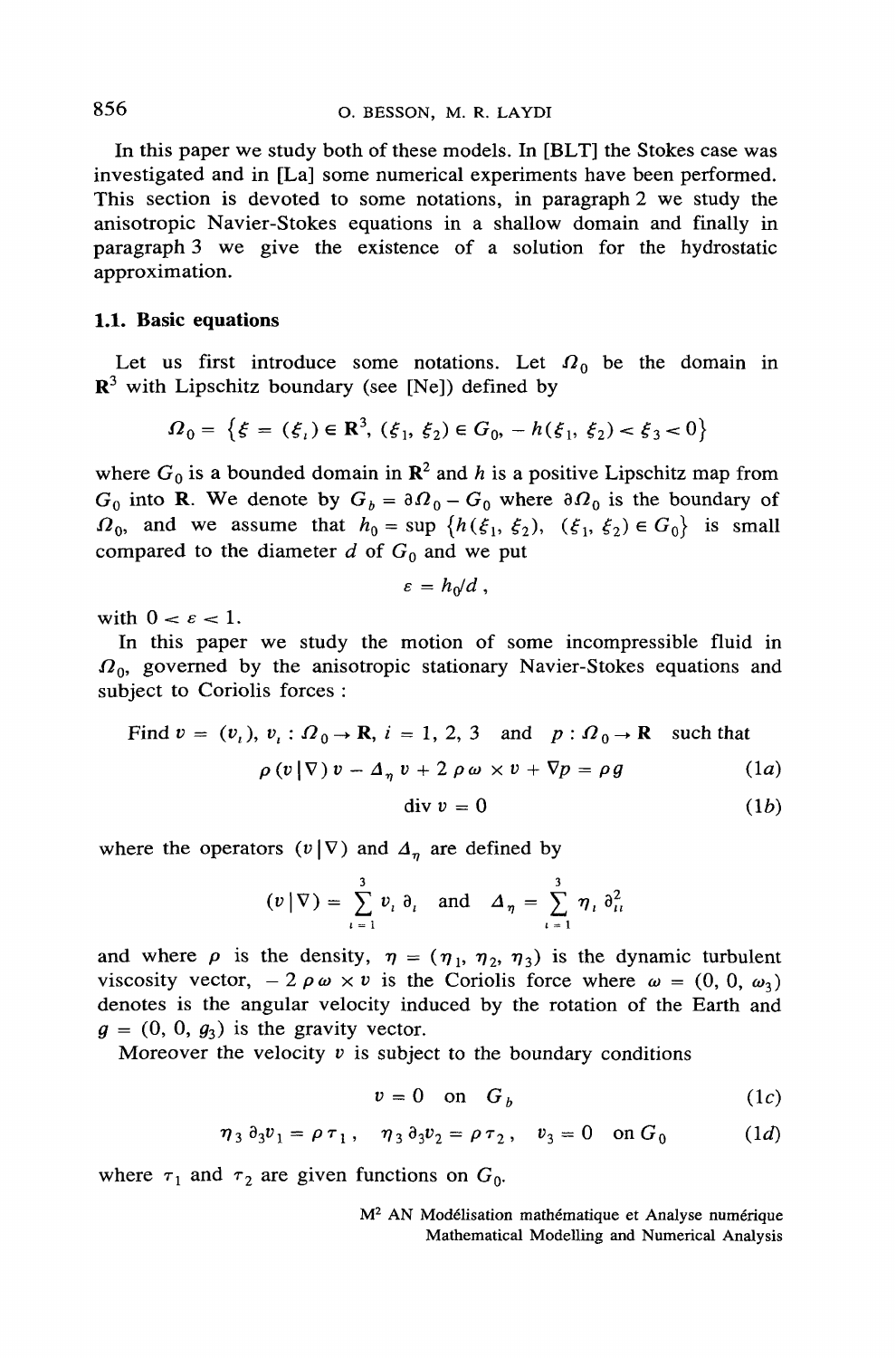### 1.2. Transformation of the problem

Let us do the following change of variables and functions

$$
x_1 = \xi_1/d, \quad x_2 = \xi_2/d, \quad x_3 = \xi_3/h_0 \tag{2a}
$$
\n
$$
u_1(x) = v_1(\xi), \quad u_2(x) = v_2(\xi), \quad u_3(x) = v_3(\xi)/\varepsilon,
$$
\n
$$
P(x) = p(\xi)/\rho - g_3 \xi_3. \tag{2b}
$$

Then if

$$
\Gamma_0 = \left\{ x = (x_1, x_2) \in \mathbf{R}^2, \ (\xi_1, \xi_2) \in G_0 \right\}
$$

we get the problem :

Let  $\Omega$  be the domain in  $\mathbb{R}^3$ , independent of  $\varepsilon$ , with Lipschitz boundary  $\partial \Omega$  defined by

$$
\Omega = \left\{ x = (x_1) \in \mathbb{R}^3, (x_1, x_2) \in \Gamma_0, -y(x_1, x_2) < x_3 < 0 \right\}
$$

with  $||x|| \le 1$  and  $y = h/h_0$ , so  $0 \le y(x_1, x_2) \le 1$  for all  $(x_1, x_2) \in \Gamma_0$ . The bottom  $\Gamma_b$  is defined by  $\Gamma_b = \partial \Omega - \Gamma_0$  (see fig. 1).



Figure 1. — Schematic representation of the domain  $\Omega$ .

If  $\nu = (\nu_1, \nu_2, \nu_3)$  is the cinematic turbulent viscosity vector with  $\nu_i = \eta_i/(\rho d)$ , we let  $\nu^{\varepsilon} = (\nu_1, \nu_2, \nu_3/\varepsilon^2)$ . With the notations (2*a*) and (2*b*), the problem (1*a*)-(1*f*) becomes : Given  $\tau_1$ ,  $\tau_2$ , we seek  $u = (u_1)$ ,  $u_1 : \Omega \to \mathbb{R}$ and  $P: \Omega \to \mathbf{R}$  such that

$$
(u|\nabla u_1) - \Delta_{\nu} \varepsilon u_1 - fu_2 + \partial_1 P = 0 \qquad (3a)
$$

$$
(u|\nabla u_2) - \Delta_{\nu^e} u_2 + fu_1 + \partial_2 P = 0 \qquad (3b)
$$

$$
\varepsilon^2 [(u | \nabla u_3) - \Delta_{\nu} \varepsilon u_3] + \partial_3 P = 0 \qquad (3c)
$$

$$
\text{div } u = 0 \tag{3d}
$$

vol 26, n° 7, 1992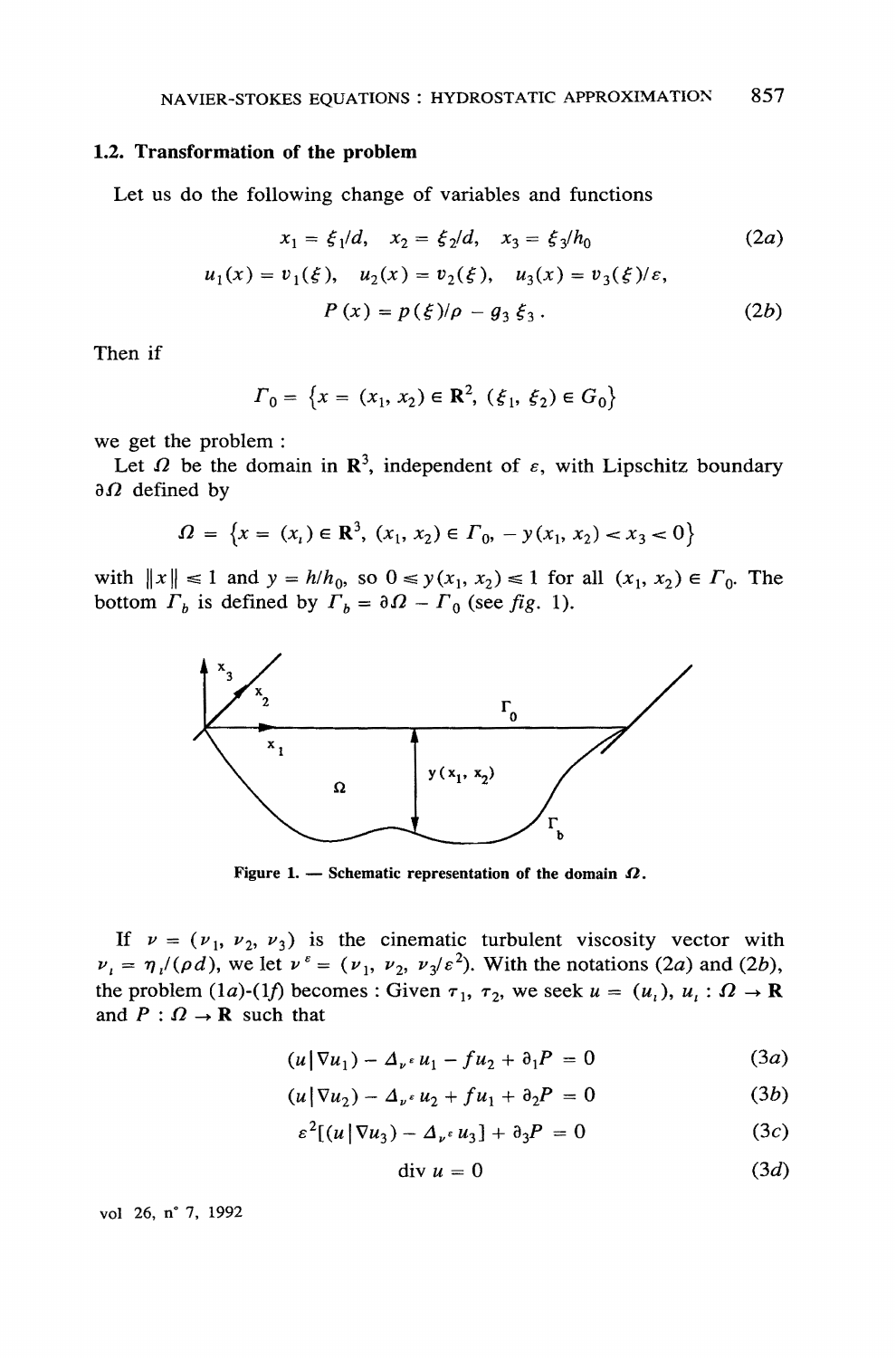with  $f = 2 d\omega_3$ . The boundary conditions are

$$
u = 0 \quad \text{on} \quad \Gamma_h \tag{3e}
$$

$$
\nu_3 \, \partial_3 u_1 = \varepsilon \, \tau_1, \quad \nu_3 \, \partial_3 u_2 = \varepsilon \, \tau_2, \quad u_3 = 0 \quad \text{on } \Gamma_0 \,.
$$
 (3f)

# 1.3. The hydrostatic approximation

The hydrostatic approximation of the Navier-Stokes equations in the domain  $\Omega$  has the following form. Let  $\mu = (\mu_1, \mu_2, \mu_3)$  be a turbulent cinematic viscosity vector, given  $\tau_1$ ,  $\tau_2$ , we seek  $u = (u_1)$ ,  $u_1 : \Omega \to \mathbb{R}$  and  $P: \Omega \rightarrow \mathbb{R}$  such that

$$
(u\,\vert\,\nabla u_1) - \Delta_\mu u_1 - f u_2 + \partial_1 P = 0 \tag{4a}
$$

$$
(u\big|\nabla u_2) - \Delta_\mu u_2 + fu_1 + \partial_2 P = 0 \tag{4b}
$$

$$
\partial_3 P = 0 \tag{4c}
$$

$$
\text{div } u = 0 \tag{4d}
$$

with the boundary conditions

$$
u_1 = 0, \quad u_2 = 0, \quad u_3 n_3 = 0 \quad \text{on } \Gamma_b \tag{4e}
$$

$$
\mu_3 \, \partial_3 u_1 = \tau_1, \quad \mu_3 \, \partial_3 u_2 = \tau_2, \quad u_3 = 0 \quad \text{on } \Gamma_0 \,.
$$
 (4f)

Our aim in this paper is to explain how we can get problem (4) from problem (3) when  $\varepsilon \to 0$ .

# 1.4. Basic functional spaces

As usual  $W^{s, p}(\Omega)$  denotes the Sobolev space of order s in  $L^p(\Omega)$  with norm  $\|\cdot\|_{W^{s,p}(Q)}$ . In particular  $H^s(\Omega) = W^{s,2}(\Omega)$ ,  $H^{1/2}(\partial\Omega)$  is the space of traces of functions in  $H^1(\Omega)$  and  $H_0^1(\Omega)$  is the closure of  $D(\Omega)$  in  $H^1(\Omega)$  etc... (cf. [Ad]).

Let  $V_1 = \{ \varphi \in H^1(\Omega), \varphi = 0 \text{ on } \Gamma_b \}, V_2 = V_1 \text{ and } V_3 = H_0^1(\Omega)$ . These spaces are equipped with the norm

$$
\|\varphi\|_{H^1(\Omega)}=\left(\sum_{i=1}^3\|\vartheta_i\varphi\|_{L^2(\Omega)}^2\right)^{1/2}
$$

which is equivalent to the usual norm. Then we put  $V = V_1 \oplus V_2 \oplus V_3$  and

$$
L_0^2(\Omega) = \left\{q \in L^2(\Omega), \int_{\Omega} q \, dx = 0\right\}.
$$

M<sup>2</sup> AN Modélisation mathématique et Analyse numérique Mathematical Modelling and Numerical Analysis

858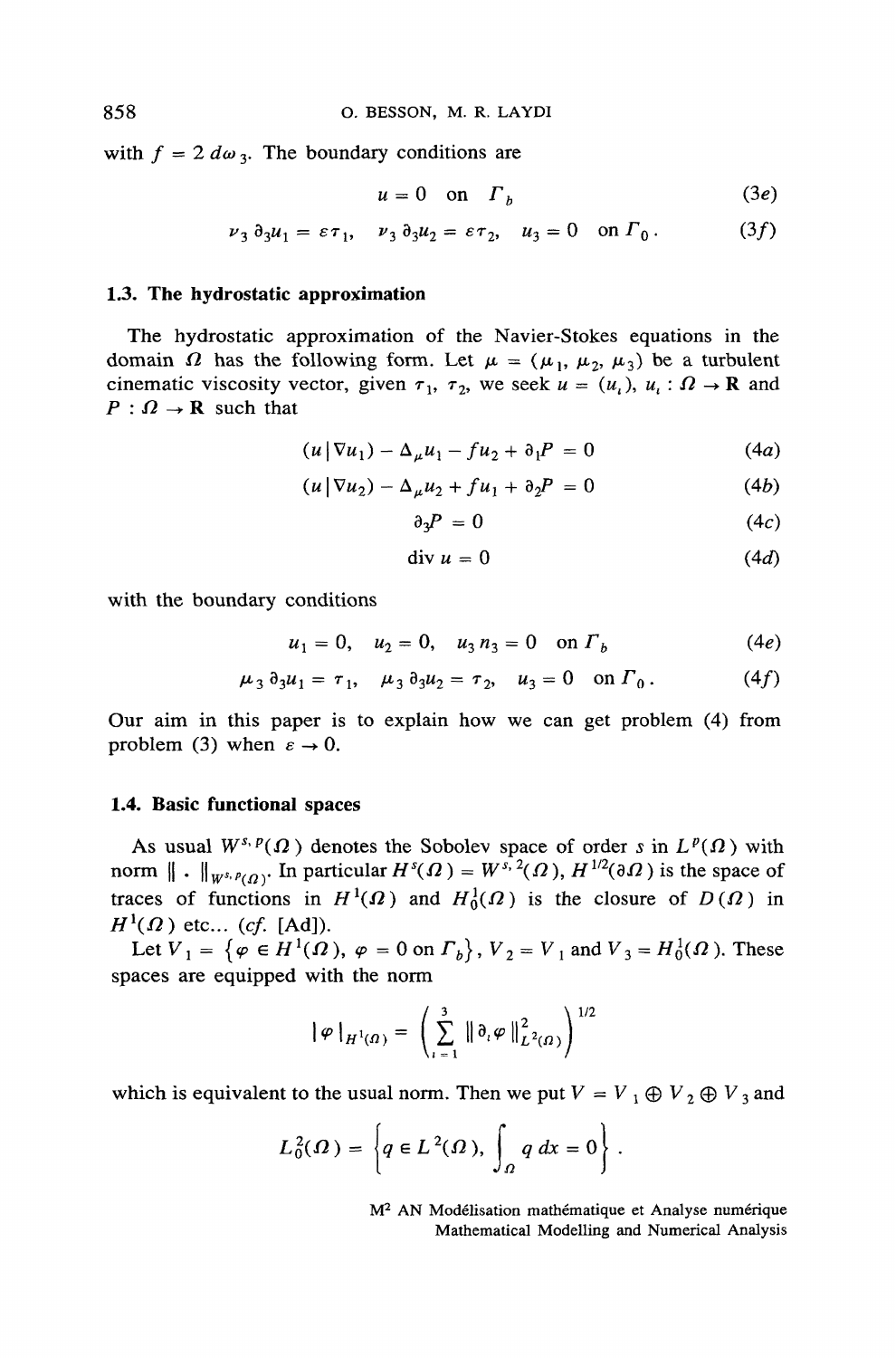Finally for  $i = 1, 2, 3$ , let  $H(\partial_1, \Omega)$  be the Hilbert space

$$
H(\mathfrak{d}_{i},\,\Omega)=\left\{\varphi\in L^{2}(\Omega),\,\mathfrak{d}_{i}\varphi\in L^{2}(\Omega)\right\}
$$

equipped with the graph norm and let

$$
H_0(\mathfrak{d}_i, \Omega) = \left\{ \varphi \in H(\mathfrak{d}_i, \Omega), \int_{\Omega} (\varphi \, \mathfrak{d}_i \psi + \psi \, \mathfrak{d}_i \varphi) \, dx = 0 \; \forall \psi \in H(\mathfrak{d}_i, \Omega) \right\}
$$

which can be interpreted as

$$
H_0(\mathfrak{d}_i, \Omega) = \{ \varphi \in H(\mathfrak{d}_i, \Omega), \varphi n_i = 0 \text{ on } \partial \Omega \}
$$

where  $n = (n_i)$  is the outward unit vector on  $\partial \Omega$ .

# 1.5. Weak formulation of the anisotropic Navier-Stokes equations

Consider now the following functionals

$$
A_{\varepsilon}(\varphi, \psi) = \sum_{i=1}^{3} \nu_{i}^{\varepsilon} \int_{\Omega} \partial_{i} \varphi \, \partial_{i} \psi \, dx \quad (\varphi, \psi \in H^{1}(\Omega))
$$

where  $\nu^{\epsilon}$  is as above.

$$
B(u, \varphi, \psi) = \int_{\Omega} \varphi(u|\nabla \psi) dx \quad (u \in V, \varphi \in L^{2}(\Omega), \psi \in H^{1}(\Omega))
$$

$$
C(\varphi, \psi) = f \int_{\Omega} \varphi \psi dx \quad (\varphi, \psi \in L^{2}(\Omega))
$$

$$
D_{i}(\varphi, \psi) = \int_{\Omega} \varphi \partial_{i} \psi dx \quad (\varphi \in L^{2}(\Omega), \psi \in H(\partial_{i}, \Omega))
$$

$$
E(\varphi, \psi) = \int_{\partial \Omega} \varphi \psi d\gamma \quad (\varphi, \psi \in L^{2}(\partial \Omega)).
$$

Then a weak formulation of problem  $(3)$  is:

Given  $\tau_1$ ,  $\tau_2 \in H^{1/2}(\partial \Omega)$ ,  $\varepsilon > 0$ , find  $u = (u_1) \in V$  and  $P \in L_0^2(\Omega)$  such that

$$
A_{\varepsilon}(u_1, v_1) - B(u, u_1, v_1) - C(u_2, v_1) - D_1(P, v_1) = E\left(\tau_1, \frac{v_1}{\varepsilon}\right) (5a)
$$

$$
A_{\varepsilon}(u_2, v_2) - B(u, u_2, v_2) + C(u_1, v_2) - D_2(P, v_2) = E\left(\tau_2, \frac{v_2}{\varepsilon}\right)
$$
 (5b)

$$
\varepsilon^2 (A_{\varepsilon}(u_3, v_3) - B(u, u_3, v_3)) - D_3(P, v_3) = 0 \tag{5c}
$$

$$
\int_{\Omega} q \operatorname{div} u \, dx = 0 \tag{5d}
$$

for all  $v = (v_i) \in V$  and for all  $q \in L_0^2(\Omega)$ .

vol. 26, n° 7, 1992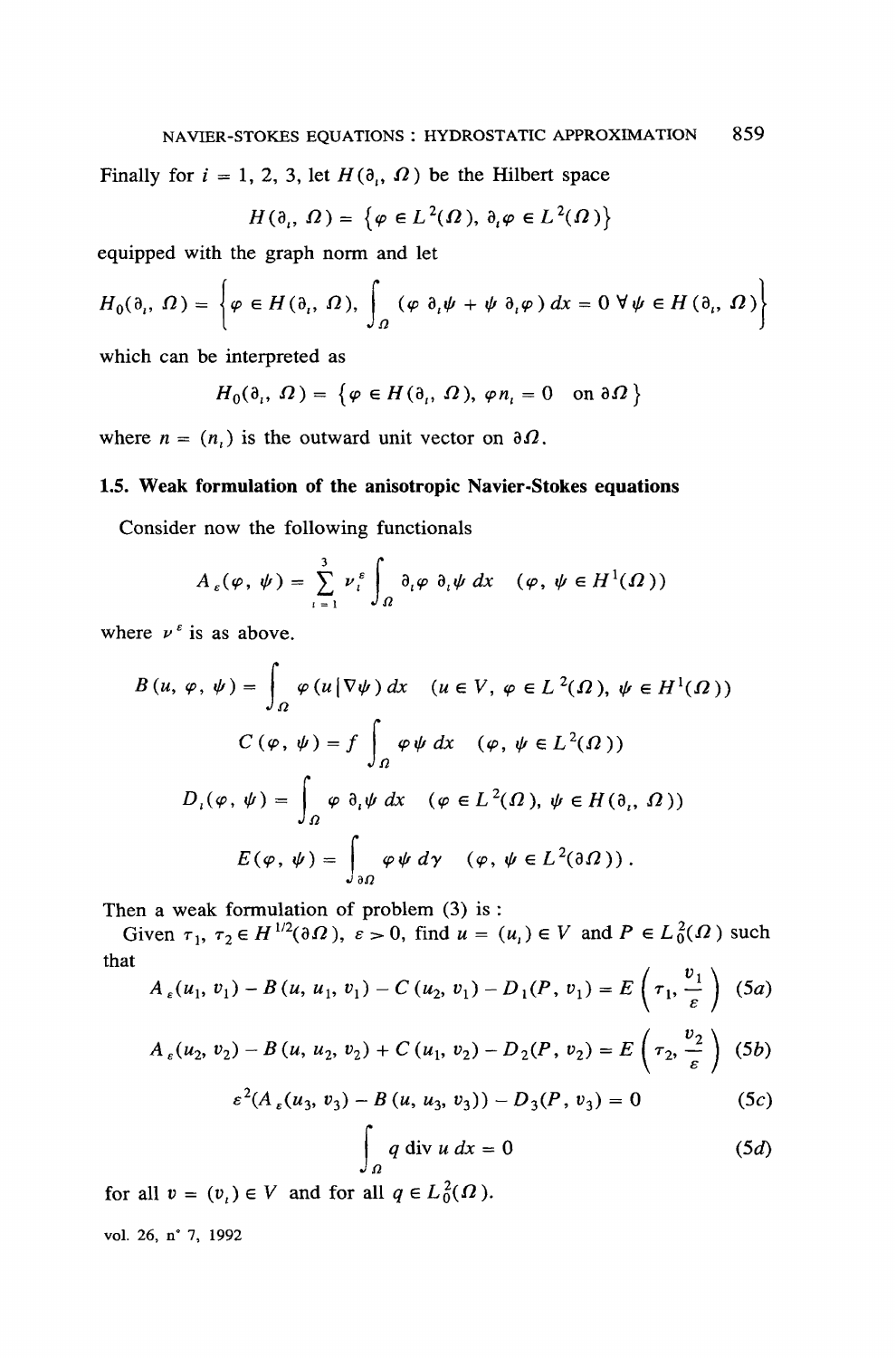Using similar arguments as in [Li, GR], one can prove that for any  $\tau_1$ ,  $\tau_2 \in H^{1/2}(\partial \Omega)$  and any  $\varepsilon > 0$ , there exists at least one pair  $(u, P) \in V \times L_0^2(\Omega)$  which satisfy equations (5*a*) to (5*d*)

# 2. SOME ESTIMATES OF THE SOLUTION OF THE ANISOTROPIC NAVIER-STOKES **EQUATIONS**

We now give some sufficient conditions to  $\alpha$  neglect  $\alpha$  the velocity terms in equation (3c) We assume that  $\nu_1$ ,  $\nu_2 > 0$  are constant and  $\nu_3 = \nu_0 e^{2s} > 0$  Moreover we assume that there exist  $\tau_1^0$ ,  $\tau_2^0 \in H^{1/2}(\partial \Omega)$ such that  $\tau_i = \varepsilon^i \tau_i^0$ ,  $i = 1, 2$ 

In the sequel, we denote by  $C$  some constants which do not depend on  $\epsilon$ 

### 2.1. Estimate of the viscosity terms

Let  $v = u$  and  $q = P$  in equations (5), then, using equation (5*d*), after the summation of equations  $(5a)$  to  $(5c)$  we get

$$
\nu_{1} \|\partial_{1} u_{1}\|_{L^{2}(\Omega)}^{2} + \nu_{2} \|\partial_{2} u_{1}\|_{L^{2}(\Omega)}^{2} + \nu_{0} \varepsilon^{2 s - 2} \|\partial_{3} u_{1}\|_{L^{2}(\Omega)}^{2} + \n+ \nu_{1} \|\partial_{1} u_{2}\|_{L^{2}(\Omega)}^{2} + \nu_{2} \|\partial_{2} u_{2}\|_{L^{2}(\Omega)}^{2} + \nu_{0} \varepsilon^{2 s - 2} \|\partial_{3} u_{2}\|_{L^{2}(\Omega)}^{2} \n+ \nu_{1} \varepsilon^{2} \|\partial_{1} u_{3}\|_{L^{2}(\Omega)}^{2} + \nu_{2} \varepsilon^{2} \|\partial_{2} u_{3}\|_{L^{2}(\Omega)}^{2} + \nu_{0} \varepsilon^{2 s} \|\partial_{3} u_{3}\|_{L^{2}(\Omega)}^{2} \n\leq \varepsilon^{t-1} (E(\tau_{1}^{0}, u_{1}) + E(\tau_{2}^{0}, u_{2})) \tag{6}
$$

But from the inequality

$$
\left|\int_{\partial\Omega}\varphi\,\tau\,d\gamma\right|\leq C\left\|\partial_3\varphi\right\|_{L^2(\Omega)}\|\tau\|_{L^2(\partial\Omega)}
$$

for any  $\varphi \in V_1$  and  $\tau \in H^{1/2}(\partial \Omega)$ , we deduce

$$
E(\tau_1^0, u_1) + E(\tau_2^0, u_2) \le C \left( \left\| \partial_3 u_1 \right\|_{L^2(\Omega)}^2 + \left\| \partial_3 u_2 \right\|_{L^2(\Omega)}^2 \right)^{1/2}
$$

Therefore using equation  $(6)$  we get

$$
\nu_{1} \|\partial_{1} u_{1}\|_{L^{2}(\Omega)}^{2} + \nu_{2} \|\partial_{2} u_{1}\|_{L^{2}(\Omega)}^{2} + \nu_{0} \varepsilon^{2 s - 2} \|\partial_{3} u_{1}\|_{L^{2}(\Omega)}^{2} + \n+ \nu_{1} \|\partial_{1} u_{2}\|_{L^{2}(\Omega)}^{2} + \nu_{2} \|\partial_{2} u_{2}\|_{L^{2}(\Omega)}^{2} + \nu_{0} \varepsilon^{2 s - 2} \|\partial_{3} u_{2}\|_{L^{2}(\Omega)}^{2} \n+ \nu_{1} \varepsilon^{2} \|\partial_{1} u_{3}\|_{L^{2}(\Omega)}^{2} + \nu_{2} \varepsilon^{2} \|\partial_{2} u_{3}\|_{L^{2}(\Omega)}^{2} + \nu_{0} \varepsilon^{2 s} \|\partial_{3} u_{3}\|_{L^{2}(\Omega)}^{2} \n\leq C \varepsilon^{2 t - 2 s}
$$
\n(7)

M<sup>2</sup> AN Modélisation mathematique et Analyse numerique Mathematical Modelling and Numerical Analysis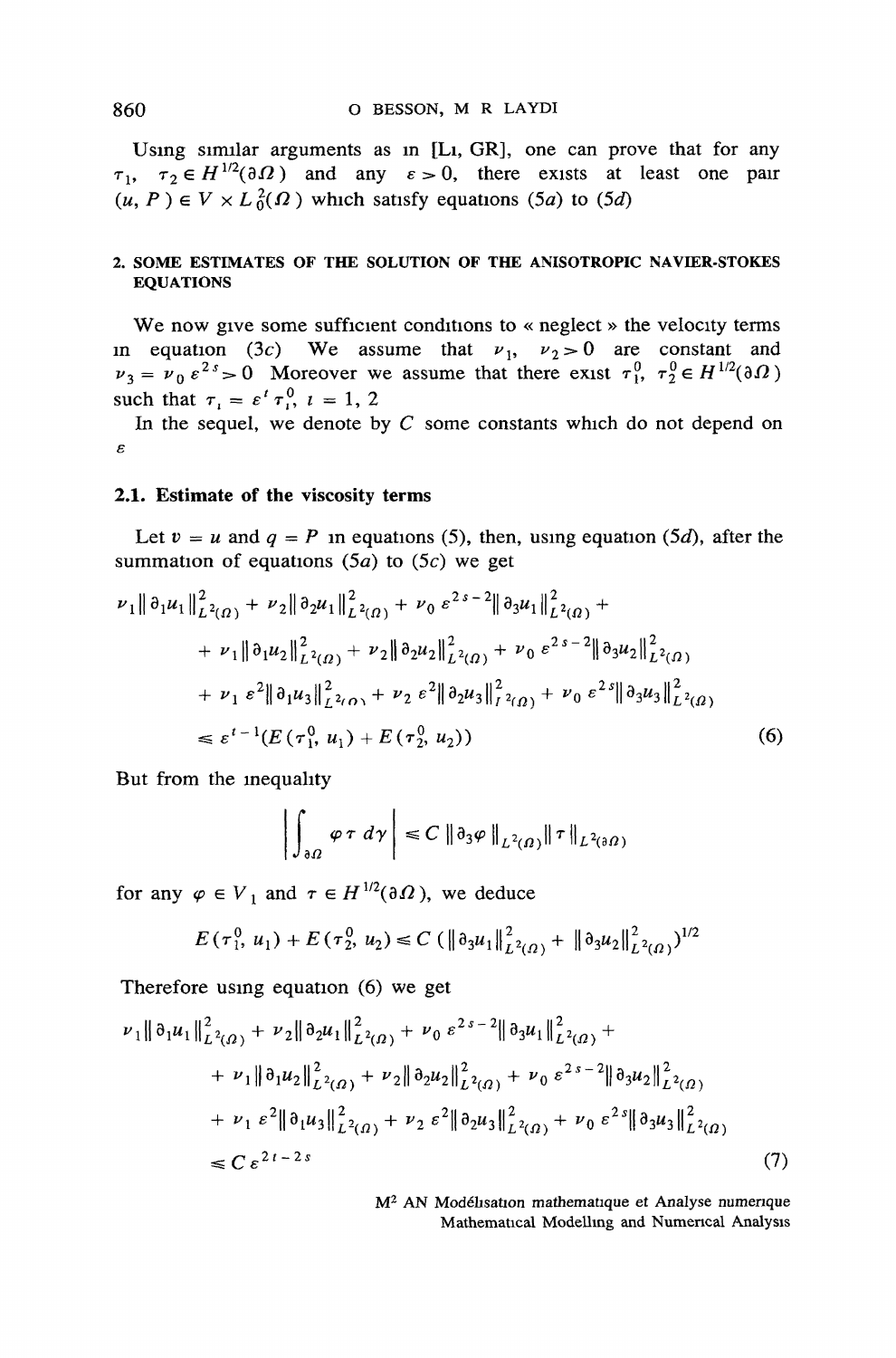From this inequality we obtain

LEMMA 1: We have the following estimates

- 
- 
- (a)  $\|\partial_1 u_i\|_{L^2(\Omega)} \le C \varepsilon^{t-s}, i = 1, 2$  and  $\|\partial_1 u_3\|_{L^2(\Omega)} \le C \varepsilon^{t-1-s}$ ,<br>
(b)  $\|\partial_2 u_i\|_{L^2(\Omega)} \le C \varepsilon^{t-s}, i = 1, 2$  and  $\|\partial_2 u_3\|_{L^2(\Omega)} \le C \varepsilon^{t-1-s}$ ,<br>
(c)  $\|\partial_3 u_i\|_{L^2(\Omega)} \le C \varepsilon^{t+1-2s}, i = 1, 2$  and  $\|\partial_3 u_3\|_{$

*Proof*: Inequalities (a) and (b) as well as the first of (c) are a straightforward consequence of  $(7)$ . We deduce the last inequality of  $(c)$ from (a), (b) and from equation div  $u = 0$ .

#### 2.2. Estimate of the convective terms

Let us first estimate the velocity in  $L^p(\Omega)$  with  $p = 2, 3$ , and 6. With the above notations we have

LEMMA<sub>2</sub>:

- (a)  $||u_i||_{L^2(\Omega)} \le C \varepsilon^{t+1-2s}, i = 1, 2 \text{ and } ||u_3||_{L^2(\Omega)} \le C \varepsilon^{t-s},$
- 
- (b)  $||u_i||_{L^3(\Omega)} \le C \varepsilon^{(3t+2-5s)/3}$ ,  $i = 1, 2$  and  $||u_3||_{L^3(\Omega)} \le C \varepsilon^{(3t-1-3s)/3}$ ,<br>
(c)  $||u_i||_{L^6(\Omega)} \le C \varepsilon^{(3t+1-4s)/3}$ ,  $i = 1, 2$  and  $||u_3||_{L^6(\Omega)} \le C \varepsilon^{(3t-2-3s)/3}$ .
- 

*Proof*: The assertion (a) is a straightforward consequence of lemma  $1$  (c) and of the inequality

$$
\|\varphi\|_{L^2(\Omega)} \leq C \|\partial_3 \varphi\|_{L^2(\Omega)}
$$

for all  $\varphi \in V_1$ .

For the assertion (c) we use the Gagliardo inequality (see e.g  $[N<sub>e</sub>]$ )

$$
||v||_{L^{3/2}(\Omega)}^3 \leq C \prod_{i=1}^3 ||\partial_i v||_{L^1(\Omega)},
$$

which gives, with  $v = \varphi^4$  and owing to the Cauchy-Schwarz inequality

$$
\|\varphi\|_{L^6(\Omega)} \leq C \prod_{i=1}^3 \|\vartheta_i \varphi\|_{L^2(\Omega)}^{1/3}
$$

and the result follows from lemma 1.

We deduce the part (b) from (a) and (c) and from

$$
\|v\|_{L^3(\Omega)} \leq \|v\|_{L^2(\Omega)}^{1/2} \|v\|_{L^6(\Omega)}^{1/2}.
$$

We are now ready to study the non linear-terms.

vol. 26, n° 7, 1992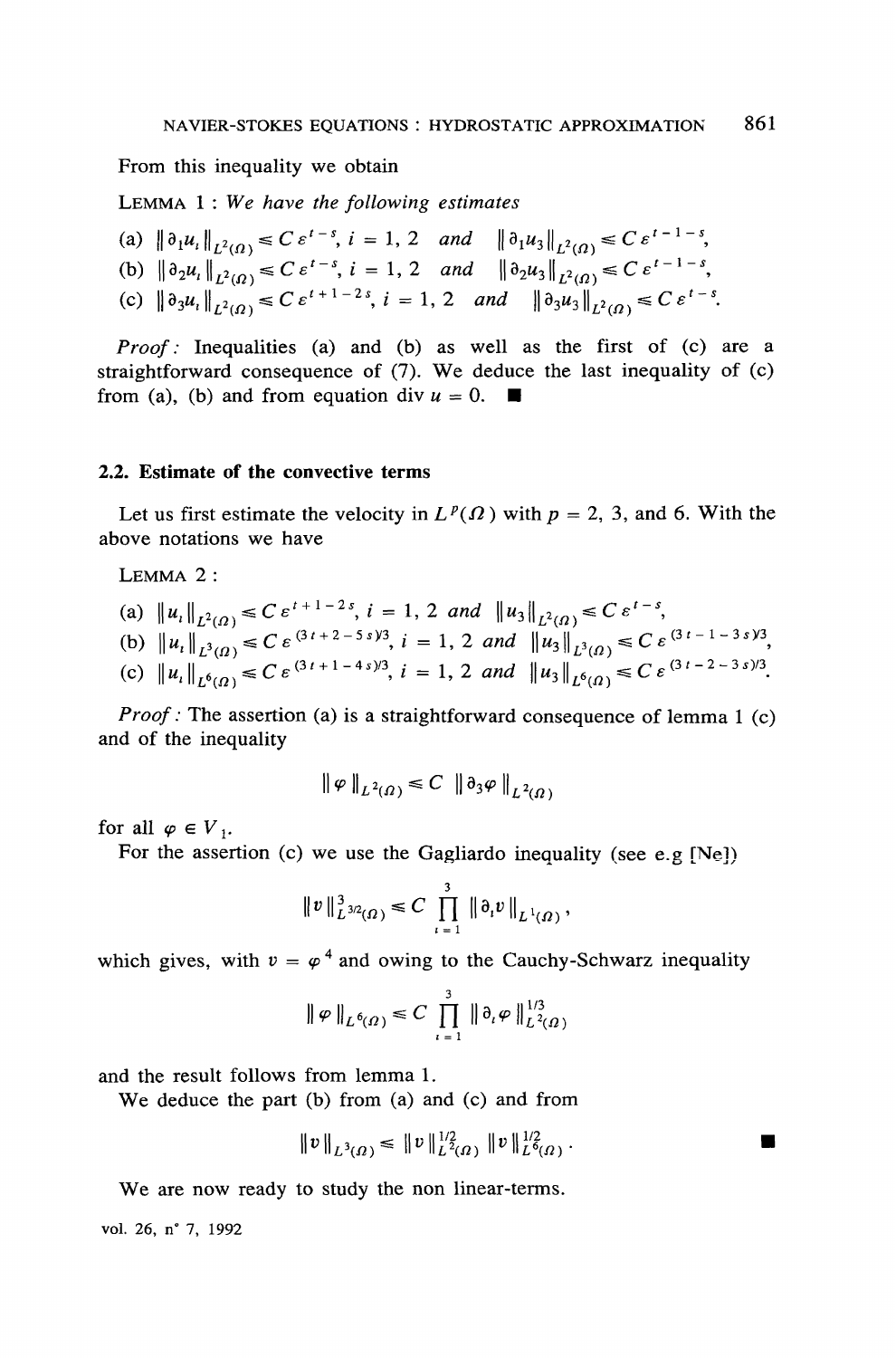LEMMA 3 (a) For  $i = 1, 2$  we have

$$
\left\| \left( u \, \left| \nabla u_i \right) \right\|_{H^{-1}(\Omega)} \leq C \left( \varepsilon^{2\, t + 1 - 3\, s} + \varepsilon^{(6\, t - 7\, s)/3} \right)
$$

and

$$
\left\| (u \left| \nabla u_i \right) \right\|_{W^{-1, 3/2}(\Omega)} \leq C \left( \varepsilon^{(6 \, t + 4 - 10 \, s)/3} + \varepsilon^{(6 \, t + 1 - 7 \, s)/3} \right).
$$

(b) We have the estimates for  $u_3$ 

$$
\|(u \,|\, \nabla u_3)\|_{H^{-1}(\Omega)} \leq C \left( \varepsilon^{(6\,t\,-\,7\,s)/3} + \varepsilon^{(6\,t\,-\,1\,-\,6\,s)/3} \right).
$$

Proof: Let us remark first that

$$
(u\,|\,\nabla u_i)=\sum_{j=1}^3\vartheta_j(u_j\,u_i)\,,
$$

thus

$$
\| (u \, |\nabla u_1) \|_{H^{-1}(\Omega)} \leq \sum_{j=1}^3 \| u_1 u_j \|_{L^2(\Omega)} \leq \sum_{j=1}^3 \| u_j \|_{L^6(\Omega)} \| u_1 \|_{L^3(\Omega)}.
$$

Since  $H_0^1(\Omega) \subset L^6(\Omega)$  we have also

$$
\left\|\,\partial_3(u_3)^2\right\|_{H^{-1}(\Omega)} \leq C \, \left\|\,\partial_3(u_3)^2\right\|_{L^{6/5}(\Omega)} \leq 2 \, C \, \left\|u_3\right\|_{L^3(\Omega)} \left\|\,\partial_3u_3\right\|_{L^2(\Omega)}.
$$

In the same way we get

$$
\| (u \, |\nabla u_1) \|_{W^{-1, 3/2}(\Omega)} \leq \sum_{j=1}^3 \| u_1 u_j \|_{L^{3/2}(\Omega)} \leq \sum_{j=1}^3 \| u_j \|_{L^2(\Omega)} \| u_1 \|_{L^6(\Omega)}.
$$

thus lemma 3 follows from lemma 2.

# 2.3. Behavior of the equations when  $\varepsilon \to 0$

We are now able to study the behavior of equation (3) when  $\varepsilon \to 0$ . Indeed since

$$
\left\|\partial_{33}^2 u_3\right\|_{H^{-1}(\Omega)} = \left\|\partial_1(\partial_3 u_1) + \partial_2(\partial_3 u_2)\right\|_{H^{-1}(\Omega)} \le \left\|\partial_3 u_1\right\|_{L^2(\Omega)} + \left\|\partial_3 u_2\right\|_{L^2(\Omega)},
$$

we deduce from equation  $(3)$ 

$$
\|\partial_3 P \|_{H^{-1}(\Omega)} \leq \varepsilon^2 \nu_1 \|\partial_1 u_3\|_{H^{-1}(\Omega)} + \varepsilon^2 \nu_2 \|\partial_2 u_3\|_{H^{-1}(\Omega)} + \varepsilon^2 \nu_3 (\|\partial_3 u_1\|_{L^2(\Omega)} + \|\partial_3 u_2\|_{L^2(\Omega)}) + \varepsilon^2 \|(u \, |\nabla u_3)\|_{H^{-1}(\Omega)},
$$

M<sup>2</sup> AN Modélisation mathématique et Analyse numérique Mathematical Modelling and Numerical Analysis

 $\blacksquare$ 

862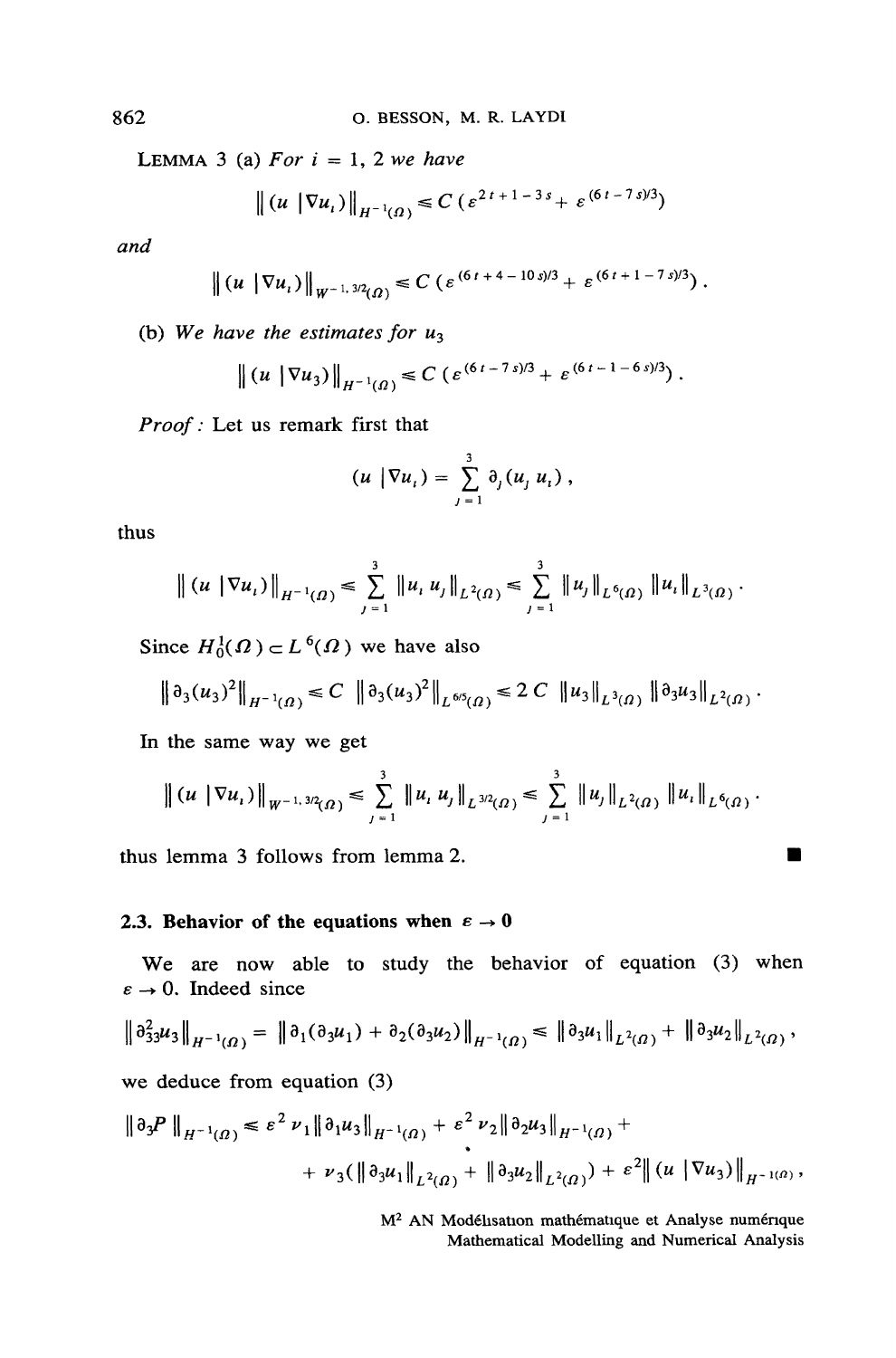so by lemma 1 and 3 there exists a constant  $C$  such that

$$
\|\partial_3 P\|_{H^{-1}(\Omega)} \leq C \left(\varepsilon^{t+1-s} + \varepsilon^{t+1} + \varepsilon^{(6t+6-7s)/3} + \varepsilon^{(6t+5-6s)/3}\right).
$$

In the same way, using the estimate

$$
\|fu_{\iota}\|_{H^{-1}(\Omega)} \leq C \, \varepsilon^{t+1-2s}
$$

for the Coriolis term which follows from lemma 2, there exists a constant C such that

$$
\| \partial_i P \|_{H^{-1}(\Omega)} \le C \left( \varepsilon^{t-s} + \varepsilon^{t-1} + \varepsilon^{t+1-2s} + \varepsilon^{2t+1-3s} + \varepsilon^{(6t-7s)/3} \right),
$$
  
\n $i = 1, 2$   
\n
$$
\| \partial_i P \|_{W^{-1,3/2}(\Omega)} \le C \left( \varepsilon^{t-s} + \varepsilon^{t-1} + \varepsilon^{t+1-2s} + \varepsilon^{(6t+4-10s)/3} + \varepsilon^{(6t+1-7s)/3} \right),
$$
  
\n $i = 1, 2$   
\n $i = 1, 2$ 

In particular if  $s = t = 1$  we have

$$
\|\nabla P\|_{W^{-1,3/2}(\Omega)} \leq C
$$

and therefore by [AG], P is uniformly bounded in  $L^{3/2}(\Omega)$ . Thus we have proved the

THEOREM 1: (a) Assume that in equation (3),  $v_3 = v_0 \varepsilon^{2s}$ ,  $s > 0$ , and  $\tau_i = \varepsilon^i \tau_i^0$ ,  $i = 1, 2$  with  $t > -1$  and  $s < 5/6(t + 1)$ , then

$$
\|\partial_3 P\|_{H^{-1}(\Omega)} \to 0 \quad as \quad \varepsilon \to 0.
$$

(b) If moreover  $s = t = 1$  then P is bounded in  $L^{3/2}(\Omega)$  uniformly in  $\varepsilon$ .

### 3. EXISTENCE OF SOLUTIONS FOR THE HYDROSTATIC APPROXIMATION

Let us now derive the existence of a solution for the hydrostatic approximation (4). Let

$$
W = V_1 \oplus V_2 \oplus H_0(\mathfrak{d}_3, \Omega)
$$

and

$$
W_0 = \{v \in W \text{ ; div } v = 0\} .
$$

Finally we define

$$
Z = \{v = (v_i) \in W, \, \partial_3 v_i, \, \in L^3(\Omega), \, i = 1, 2, \text{ and } \text{div } v \in L^3(\Omega) \}.
$$

vol. 26, n° 7, 1992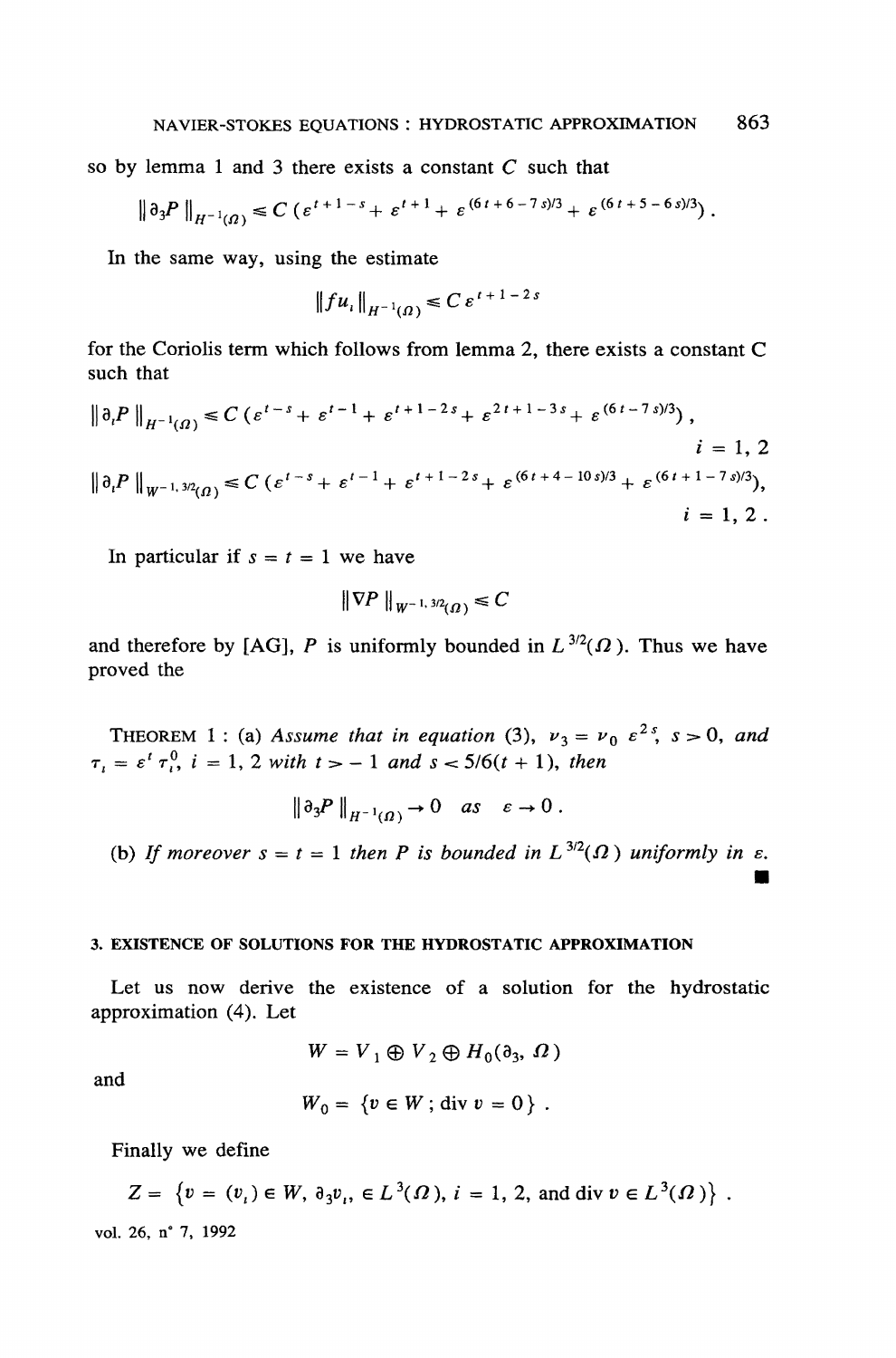From now we assume that  $s = t = 1$  in the previous section and we define  $\mu_1 = \nu_1$ ,  $\mu_2 = \nu_2$ ,  $\mu_3 = \nu_0$  and

$$
A(\varphi, \psi) = \sum_{i=1}^{3} \mu_{i} \int_{\Omega} \partial_{i} \varphi \partial_{i} \psi dx \quad (\varphi, \psi \in H^{1}(\Omega)).
$$

For any  $\varepsilon > 0$  let  $u^{\varepsilon} = (u^{\varepsilon})$  and  $P^{\varepsilon}$  be a solution of problem (5). By lemma 1 and 2,  $u^{\epsilon}$  is bounded in W and P  $^{\epsilon}$  in  $L^{3/2}(\Omega)$ , so we can assume that  $u^{\epsilon}$  converges weakly in W to some  $u \in W_0$ , that  $u^{\epsilon}$  converges strongly to u, in  $L^4(\Omega)$  (i = 1, 2) and P<sup>e</sup> converges weakly to P in  $L^{3/2}(\Omega)$  when  $\varepsilon \to 0$ . Hence by lemma 1, 2 and 3 for any  $v \in Z$  we get

$$
A (u1, v1) - B (u, u1, v1) - C (u2, v1) + A (u2, v2) - B (u, u2, v2) ++ C (u1, v2) - \int_{\Omega} P \text{ div } v dx = E (\tau10, v1) + E (\tau20, v2) \quad (8)
$$

which is the weak formulation of the hydrostatic approximation.

We have thus proved the theorem.

THEOREM 2: For any  $\tau_1^0$ ,  $\tau_2^0 \in H^{1/2}(\partial \Omega)$  there exists  $u \in W_0$  and  $P \in L^{3/2}(\Omega)$  which satisfies equation (8). Moreover this solution is the limit when  $\varepsilon \to 0$  of a solution of problem (5).

#### **ACKNOWLEDGEMENTS**

We are grateful to F. Nyffeler, R. Touzani, E. Zuur for helpful conversations to M. Crouzeix for his comments and suggestions and to the « Fond National Suisse de la Recherche Scientifique » for financial support.

#### **REFERENCES**

- R. A. ADAMS, Sobolev Spaces; Academic Press, New York (1975).  $[Ad]$
- C. AMROUCHE, V. GIRAULT, Propriétés fonctionnelles d'opérateurs, Applica- $[AG]$ tion au problème de Stokes en dimension quelconque ; Preprint Université P. & M. Curie, Laboratoire d'Analyse Numérique (1990).
- [BLT] O. BESSON, M.R. LAYDI, R. TOUZANI, Un modèle asymptotique en océanographie ; C. R. Acad. Sci. Paris, t. 310, Série I, p. 661-665 (1990).
- **IFEF1** Finite elements in fluids : Gallagher & al. (Ed.) J. Wiley, Chichester.
- V. GIRAULT, P. A. RAVIART, Finite element methods for Navier-Stokes  $[GR]$ equations, theory and algorithms; Springer-Verlag, Berlin (1986).
- M. R. LAYDI, Sur l'influence de l'hypothèse hydrostatique dans la modélisa- $[La]$ tion du lac de Neuchâtel ; Rapport interne Université de Neuchâtel (1989).

M<sup>2</sup> AN Modélisation mathématique et Analyse numérique Mathematical Modelling and Numerical Analysis